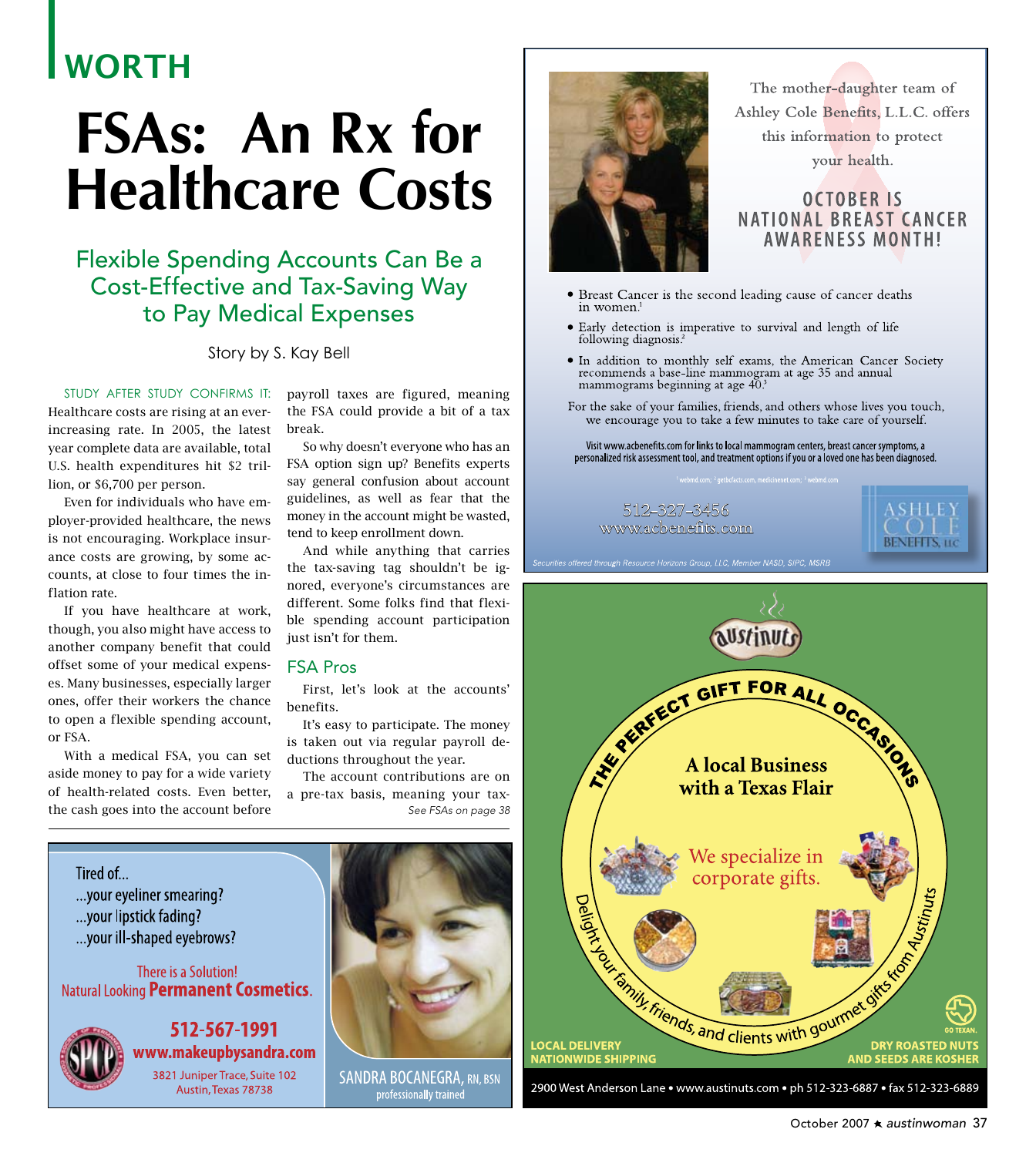#### FSAs from page 37

able income, for federal income as well as Social Security taxes, will be less.

That's been a nice bonus for Laura Figueroa, who has a medical FSA at the Austin-based Texas Access to Justice Foundation, where she's the communications manager. "I wouldn't go to the trouble of joining a program unless it was proven to save me money," said Figueroa. "I'm looking at saving \$250 this year. It's not a huge, huge amount of money, but it's significant enough to make me want to join the program."

Figueroa used her plan's online calculator to help gauge her savings. She did her own calculations, too, just to confirm the numbers. Such attention is critical to maximizing the benefit.

"You just have to be very conscientious about how much you actually spend on medical expenses in a given year because there is a tendency to put too much in there," said Figueroa. "That makes you spend what you normally wouldn't have spent, and you're not saving anything if you do that. So I try to underestimate and it's worked out very well."

Account reimbursement is easy. Claims usually can be submitted by fax. Many plans also offer a debit card you can use to pay for eligible products or services without any out-ofpocket pain. And many FSAs directly deposit reimbursements into the account holder's bank account, a service Figueroa uses.

"It feels good every time you make a purchase or you go to a doctor and you get that money put right back into your account," said Figueroa. "Psychologically, it just feels like you've done something beneficial for yourself."

As for those FSA-approved expenses, they include a wide range of medical costs, including many that aren't typically covered by insurance. Do you purchase multiple sets of disposable contact lenses throughout the year, buy cases of Claritin when cedar fever season arrives or get chiropractic treatment for that nagging backache? Your FSA money can pay for those needs and even for laser vision surgery if you're tired of the

## **PROS of FSAs**

- \$ Easy to participate
- \$ Account contributions are on a pre-tax basis
- \$ Account reimbursement is easy
- \$ Immediate access to all your account money

### **CONS of FSAs**

- \$ Timing of FSA reimbursements (use it or lose it)
- \$ Hassle factor
- \$ Highly-touted tax savings are "pretty negligible"
- \$ Takes time and organization

contacts. That's in addition to covering traditional expenses, such as copayments and deductibles for routine doctor office visits and prescriptions.

Purely cosmetic procedures, however, are not FSA-reimbursable. And neither can you use FSA money to pay

your employee portion of your workplace medical insurance coverage.

Another very appealing aspect of an FSA is that you have immediate access to all your account money the minute you enroll. Say, for example, you signed up to put \$1,000 into your plan for the benefit year, which begins in January; that's around \$84 a month. In March, your son breaks his arm and, after insurance payments, you're out \$500 in deductible costs. Even though you only have \$168 in your FSA from January and February contributions, you can get reimbursed the full \$500. On the plan's books, your account will show a deficit, that you will "pay off" each month until it's zeroed out and you start accruing reimbursement money again - in this case in July.

#### **FSA Cons**

Timing of FSA reimbursements, however, also can work against you. The accounts' major drawback is the use-it-or-lose-it feature. If you don't spend FSA money by a specific deadline, you forfeit the cash. Studies by benefits specialists show that em-



A financial plan as unique as **you are** 

Mary D. Wright, CFP®, CRPC® **Financial Advisor** 

I offer personal, one-to-one financial planning that can help you plan to reach your financial objectives, so you can focus on what's ahead.

#### Call (512) 328-5235 today.

Ameriprise Financial Services, Inc. 1250 S Capital of Texas Highway Building Two, Suite 240<br>Austin, TX 78746<br>(512) 328-5235 x 170 Mary.D.Wright@ampf.com www.ameripriseadvisors.com/mary.d.wright



Ameriprise Financial Services, Inc. Member NASD and SIPC.